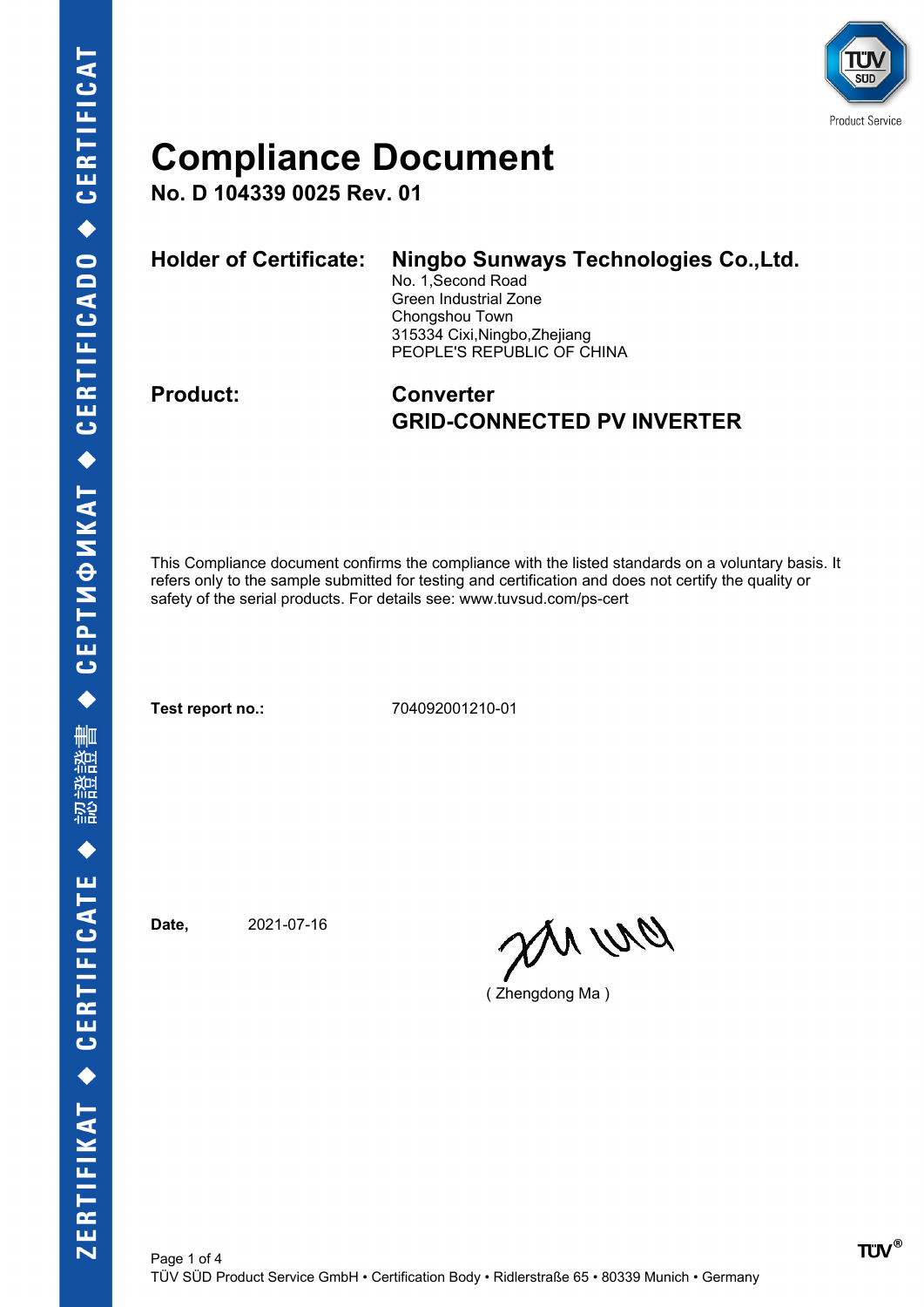

**No. D 104339 0025 Rev. 01**

**Model(s): STT-4KTL-P, STT-5KTL-P, STT-6KTL-P, STT-8KTL-P, STT-10KTL-P, STT-12KTL-P, STT-15KTL-P, STT-17KTL-P, STT-20KTL-P, STT-25KTL-P.**

#### **Parameters:**

| Model Name                  | STT-4KTL-P                       | STT-5KTL-P | STT-6KTL-P | STT-8KTL-P |  |  |
|-----------------------------|----------------------------------|------------|------------|------------|--|--|
| PV input parameters         |                                  |            |            |            |  |  |
| Max. input voltage          | 1100 Vd.c.                       |            |            |            |  |  |
| MPPT voltage range          | 1601000 Vd.c.                    |            |            |            |  |  |
| Max. input current          | 15/15 Ad.c.                      |            |            |            |  |  |
| Isc PV                      | 20/20 Ad.c.                      |            |            |            |  |  |
| AC output parameters        |                                  |            |            |            |  |  |
| Output rated voltage        | 3/N/PE,230/400 Va.c.             |            |            |            |  |  |
| Output rated frequency      | 50 Hz                            |            |            |            |  |  |
| Output rated power          | 4000 W                           | 5000 W     | 6000 W     | 8000 W     |  |  |
| Output Max. apparent power  | 4400 VA                          | 5500 VA    | 6600 VA    | 8800 VA    |  |  |
| <b>Output Rated current</b> | 5,8 Aa.c.                        | 7,3 Aa.c.  | 8,7 Aa.c.  | 11,6 Aa.c. |  |  |
| Output Max. current         | 6,7 Aa.c.                        | 8,4 Aa.c.  | 10 Aa.c.   | 13,3 Aa.c. |  |  |
| Power factor                | 0.8 leading0.8 lagging           |            |            |            |  |  |
| <b>Others</b>               |                                  |            |            |            |  |  |
| Protection class            |                                  |            |            |            |  |  |
| Ingress protection          | IP <sub>65</sub>                 |            |            |            |  |  |
| Overvoltage category        | II(PV), III(MAINS)               |            |            |            |  |  |
| Operating temperature range | $-30^{\circ}$ C $ +60^{\circ}$ C |            |            |            |  |  |
| Operating altitude          | 3000m                            |            |            |            |  |  |
| Inverter topology           | Non-isolated                     |            |            |            |  |  |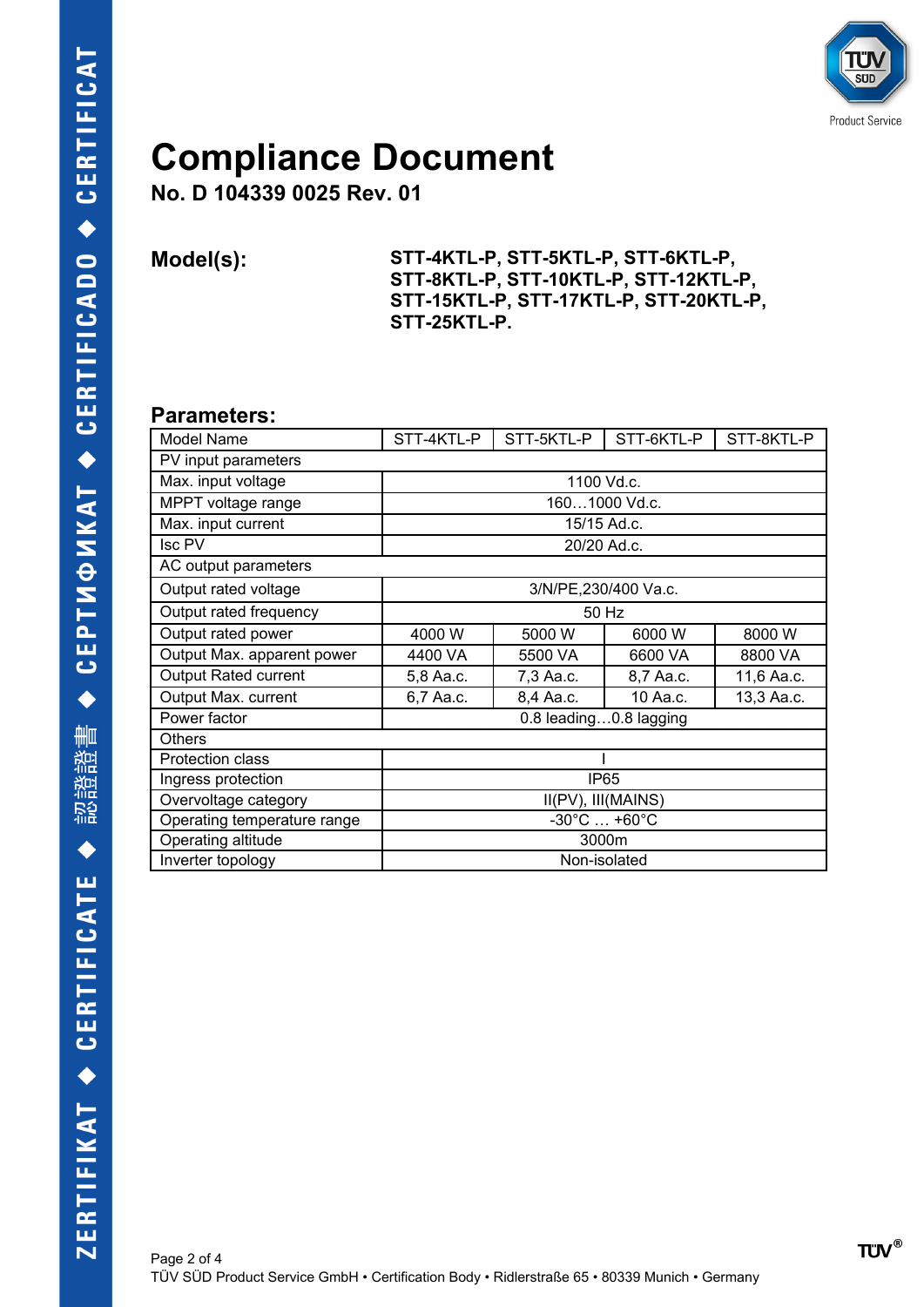**No. D 104339 0025 Rev. 01**

| Model Name                  | STT-10KTL-P                      | STT-12KTL-P | STT-15KTL-P | STT-17KTL-P |  |
|-----------------------------|----------------------------------|-------------|-------------|-------------|--|
| PV input parameters         |                                  |             |             |             |  |
| Max. input voltage          | 1100 Vd.c.                       |             |             |             |  |
| MPPT voltage range          | 1601000 Vd.c.                    |             |             |             |  |
| Max. input current          | 15/15 Ad.c.                      |             | 15/30 Ad.c. | 30/30 Ad.c. |  |
| Isc PV                      | 20/20 Ad.c.                      |             | 20/40 Ad.c. | 40/40 Ad.c. |  |
| AC output parameters        |                                  |             |             |             |  |
| Output rated voltage        | 3/N/PE,230/400 Va.c.             |             |             |             |  |
| Output rated frequency      | 50 Hz                            |             |             |             |  |
| Output rated power          | 10000 W                          | 12000 W     | 15000 W     | 17000 W     |  |
| Output Max. apparent power  | 11000 VA                         | 13200 VA    | 16500 VA    | 18700 VA    |  |
| <b>Output Rated current</b> | 14,5 Aa.c.                       | 17,4 Aa.c.  | 21,7 Aa.c.  | 24,6 Aa.c.  |  |
| Output Max. current         | 16,5 Aa.c.                       | 20 Aa.c.    | 25 Aa.c.    | 28,4 Aa.c.  |  |
| Power factor                | 0.8 leading0.8 lagging           |             |             |             |  |
| Others                      |                                  |             |             |             |  |
| <b>Protection class</b>     |                                  |             |             |             |  |
| Ingress protection          | <b>IP65</b>                      |             |             |             |  |
| Overvoltage category        | II(PV), III(MAINS)               |             |             |             |  |
| Operating temperature range | $-30^{\circ}$ C $ +60^{\circ}$ C |             |             |             |  |
| Operating altitude          | 3000m                            |             |             |             |  |
| Inverter topology           | Non-isolated                     |             |             |             |  |